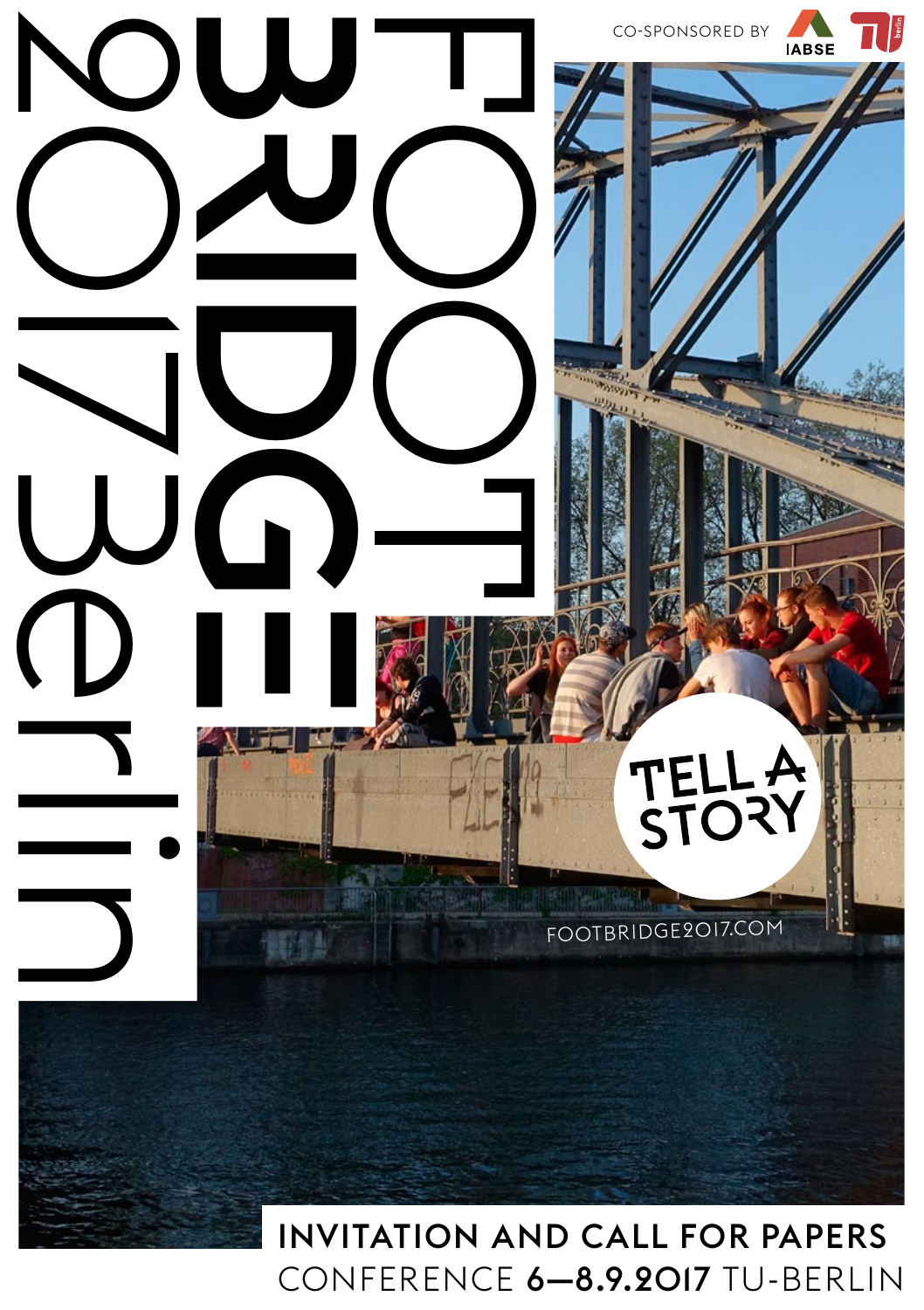For the 6th International Footbridge Conference we welcome you to Berlin from September 6th to 8th 2017. As with the preceding events in Paris, Venice, Porto, Wroclaw and London, bridge designers and builders from all over the world will come together to share their views, to exchange ideas, to learn and – last but not least – to meet colleagues and friends.

# $\Gamma$   $\Gamma$



Co-chair



Mike Schlaich Chair of the SC

Laurent Ney José Romo Co-chair

Footbridges are an important component of our built environment, they can add much to the culture of building and they are exciting to work on as they bring together experts from numerous disciplines, such as civil engineers and architects, artists, landscape designers and lighting experts. This sixth conference will follow in the footsteps of earlier conferences in that the theme of structural dynamics – **Dynamics and Innovation** – which triggered the first conference in Paris, will be kept on the agenda. What is new to this conference is that there are two themes which we have identified as stimulating and important not only to the footbridge community, but also to designers working in many other fields of construction: **Cultivate debate** and **Footbridges for Berlin**.

#### 1. Footbridges for Berlin

Design a footbridge for Berlin; the city is short of footbridges and yet has so many rivers and other interesting sites that are crying out for a bridge. Working with the Berlin Bridge Department we have identified six central locations that are typical of Berlin, and where footbridges are needed. Detailed information about these sites and what you are invited to do will be posted on www.footbridge2017.com by the end of July 2016. The idea is that you choose one site and present as a "paper" your design for this specific site; i.e. you submit an interesting idea for a footbridge on three A4 pages only.This is not a design competition and the city has no immediate intention to build any! So why go through the effort? The reward will be a book documenting all interesting bridges for the six locations and its working title will be "the world's footbridges for Berlin". These special conference proceedings will be a precious collection of ideas from leading experts in the field and your bridge can be part of it. Your proposals will also be presented and discussed among the participants during the conference. When you present your bridge, tell us the story of how you came up with the idea,

enter into discussions with colleagues from all over the world, educate the young and learn from the more experienced.

#### 2. Cultivate debate

Tell us stories about a design of yours or the concepts, ideas, challenges behind a new material, an algorithm or a construction sequence you have used. Explain from whom or what you have learned or enter into a discourse about your own work or that of others. Structural and civil engineers in particular are not experienced in discussing their work, in participating in critique without offending, in consciously entering debate on their design ideas, in defending them or arguing the case of others. Write a paper about such issues; inspire us by *telling your story*.

### 3. Dynamics and Innovation

In the late 1990s some well-known pedestrian bridges suffered from excessive excitation and no immediate solutions were available. Research on pedestrian-induced vibrations rapidly became a hot topic in the engineering community and a main theme for footbridge 2002 in Paris. Even now it is a subject of great importance and we are looking forward to interesting research papers on dynamics issues such as identification of vibrations and dealing with them. Other contributions on innovations in the field of footbridges are welcome.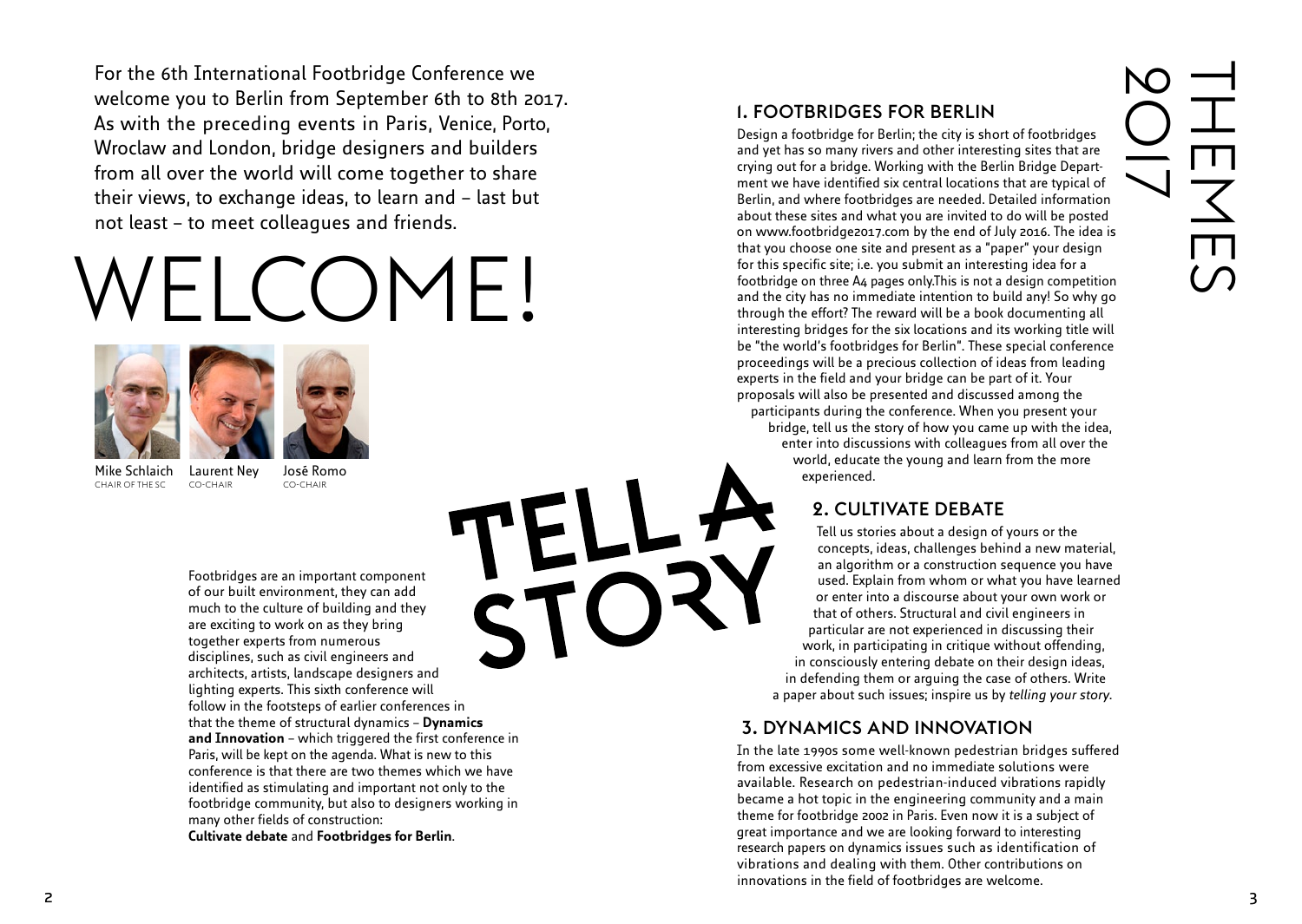# CALL FOR FOOTBRIDGE DE AND FULL IEAT PA CALL

Participants wishing to present their design for **Footbridges for Berlin** should register before 1st of January 2017 indicating their intention to submit a design. The pertinent registration form and design briefs for the six sites in Berlin are available on the conference website: www.footbridge2017.com.

Participants wishing to present a full text paper about the other two conference themes **Cultivate Debate** and **Dynamics and Innovation** should submit a one-page abstract using the specific template for abstracts available on: www.footbridge2017.com.

#### **Registrations for Footbridges for Berlin and abstracts for a full text paper must be submitted before 1st of January 2017.**

The registration for a footbridge design as well as the abstract must be submitted via the link on the conference website to the Converia paper management. Please note that hard copy, email or fax submissions cannot be accepted and that the subject must relate to the aforementioned themes to be considered. Authors of accepted contributions will be expected to attend and be able to present their work in good English at the conference.

# EXHIBI I

An exhibition of specialist products and services will take place at the conference venue. Potential exhibitors should contact: messe@tubs.de.

### **PUBLICATIONS**

The conference proceedings shall be published as follows:

- a book with the footbridge designs submitted with the working title "The World's Footbridges for Berlin",
- a book of abstracts (in black and white) with the two-page short versions of the full text papers and
- an electronic media like a CD or memory stick with the full text papers. The full text papers will also be available online on www.footbridge2017.com from April 1st 2018.

The layout and format of all the contributions must follow the correct template provided on the conference website. Please note that publication of the paper is conditional upon registration of the author to attend the conference.

| <b>IMPORTANT DATES</b>                                                                                                                                                                                                                                                                                                                                                                                                                                                                                                                                                                                                                                                            |    |                           |  |
|-----------------------------------------------------------------------------------------------------------------------------------------------------------------------------------------------------------------------------------------------------------------------------------------------------------------------------------------------------------------------------------------------------------------------------------------------------------------------------------------------------------------------------------------------------------------------------------------------------------------------------------------------------------------------------------|----|---------------------------|--|
| <b>Call for Abstracts</b>                                                                                                                                                                                                                                                                                                                                                                                                                                                                                                                                                                                                                                                         | Fr | 2nd September 2016        |  |
| Submission of Abstracts/Registration for Bridge Designs                                                                                                                                                                                                                                                                                                                                                                                                                                                                                                                                                                                                                           |    | Su Ist January 2017       |  |
| Notification of Acceptance of Abstracts                                                                                                                                                                                                                                                                                                                                                                                                                                                                                                                                                                                                                                           | Fr | <b>IOth February 2017</b> |  |
| Submission of Full Text Papers/Bridge Designs                                                                                                                                                                                                                                                                                                                                                                                                                                                                                                                                                                                                                                     | Fr | <b>7th</b> April 2017     |  |
| Notification of Acceptance of Papers/Bridge Designs                                                                                                                                                                                                                                                                                                                                                                                                                                                                                                                                                                                                                               | Fr | <b>19th</b> May 2017      |  |
| Final Submission of Papers/Bridge Designs                                                                                                                                                                                                                                                                                                                                                                                                                                                                                                                                                                                                                                         | Fr | 2nd June 2017             |  |
| <b>REGISTRATION</b><br>Registration opens                                                                                                                                                                                                                                                                                                                                                                                                                                                                                                                                                                                                                                         | Fr | 2nd September             |  |
|                                                                                                                                                                                                                                                                                                                                                                                                                                                                                                                                                                                                                                                                                   |    |                           |  |
| Early Bird Registration closes                                                                                                                                                                                                                                                                                                                                                                                                                                                                                                                                                                                                                                                    | Fr | <b>IOth June 2017</b>     |  |
| Registration for Presenters closes                                                                                                                                                                                                                                                                                                                                                                                                                                                                                                                                                                                                                                                | Fr | 23rd June $2O17$          |  |
| <b>Online Registration closes</b>                                                                                                                                                                                                                                                                                                                                                                                                                                                                                                                                                                                                                                                 | Fr | <b>Ist</b> September 2017 |  |
| <b>FOOTBRIDGE 2017 AWARDS</b><br>The Footbridge 2017 Awards will be organised and sponsored<br>by Bridge design & engineering magazine and the winners<br>will be announced at the Footbridge 2017 conference. Entries<br>will be invited in November 2016, and all footbridge/cyclebridge<br>projects which opened to the public or reached full completion<br>between 1st January 2014 and 31st December 2016 will be<br>eligible to enter. In order to receive information about the awards<br>and be noticed once the awards programme opens, please sign<br>up to the Bridgeweb newsletter http://bridgeweb.com/<br>newsletter or the Footbridge 2017 conference newsletter. |    |                           |  |
| <b>SPONSORSHIP</b><br>A limited number of sponsorship packages are available to<br>connect corporate partners with key audiences through a<br>range of branding and thought-leadership opportunities.<br>Companies wishing to register an interest should contact:<br>messe@tubs.de.                                                                                                                                                                                                                                                                                                                                                                                              |    |                           |  |

# **REGISTRATION**

| Registration opens                    | Fr 2nd September      |
|---------------------------------------|-----------------------|
| <b>Early Bird Registration closes</b> | Fr $10th$ June $2017$ |
| Registration for Presenters closes    | Fr $23rd$ June $2017$ |
| Online Registration closes            | Fr Ist September 2017 |

# FOOTBRIDGE 2017 AWA

# $\bigcap$  Sponsorship



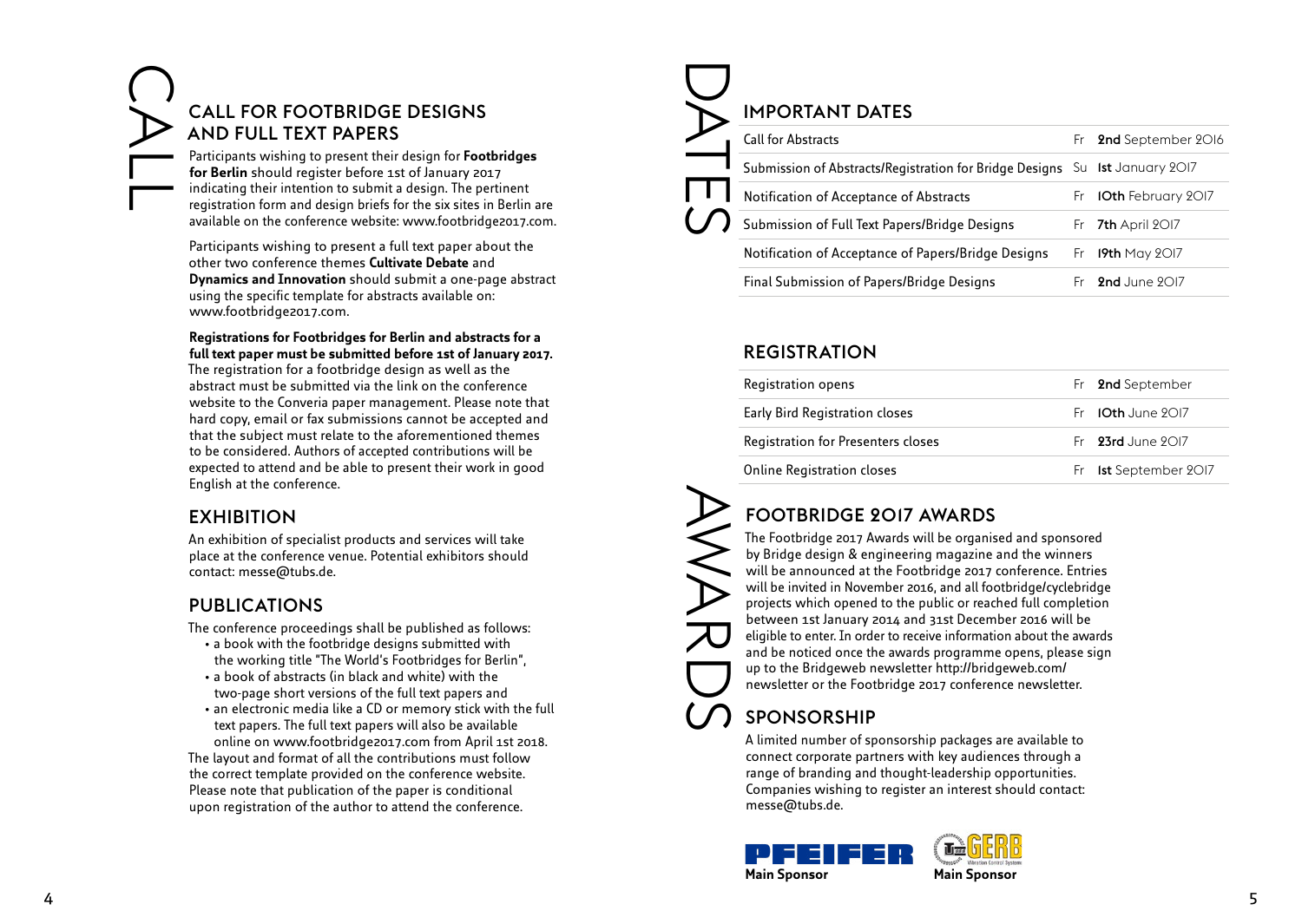# Contact details

To be kept up to date with important announcements, deadlines, registration and practical information, please sign up for our email newsletter at [www.footbridges2017.com](http://www.footbridges2017.com). For general queries about the conference please email: info@footbridge2017.com.

# CONFERENCE FORMA

The scientific programme will include plenary and concurrent sessions as well as debates over three days. Keynote speakers will address the conference generally in the plenary sessions, and few parallel sessions will be held for the presentation of papers or bridge designs accepted by the scientific committee.

# Conference venue

The conference will take place in the centre of Berlin at the historic monument of the former AEG production facilities, today's home of the department of "Bauingenieurwesen" of the "Technische Universität Berlin".

The building ensemble with its impressive assembling hall built in 1912 and designed by the architect Peter Behrens and the engineer Karl Bernhard represents a unique and congenial collaboration between both disciplines.

Since its renovation in 2003 the renamed "Peter-Behrens-Halle" combines the work and research of scientists and engineers from all different fields and countries under one 5.000 sqm glass roof. Now, a part of the Footbridge 2017 venue will be in this bright, wide and extraordinary space of "Peter-Behrens-Halle". The exhibition will also take place there.

The venue is located within walking distance to the former Berlin Wall and close to the City Center of Berlin, just a few minutes away to many important sites and places such as the "Reichstag" and "Alexanderplatz".

Footbridge 2017 is expected to attract more than 300 delegates from all over the world. The event is aimed at practicing engineers, landscape architects, architects, lighting experts bridge owners, constructors, researchers. Anyone engaged in the design, construction and maintenance of footbridges is addressed by this conference.

### Accommodation

A variety of hotel options will be identified for delegates, covering a range of prices, all centrally located near the conference venue. Full details will be provided on the conference website.

### Language

The conference will be conducted in English, with no simultaneous translation. Authors invited to present their papers must be able to do so clearly in English, and be prepared to respond to questions in English during the discussion periods.

# **STUDENTS**

Students will enjoy reduced rates and other benefits, details of which will be available on the conference website in due course.